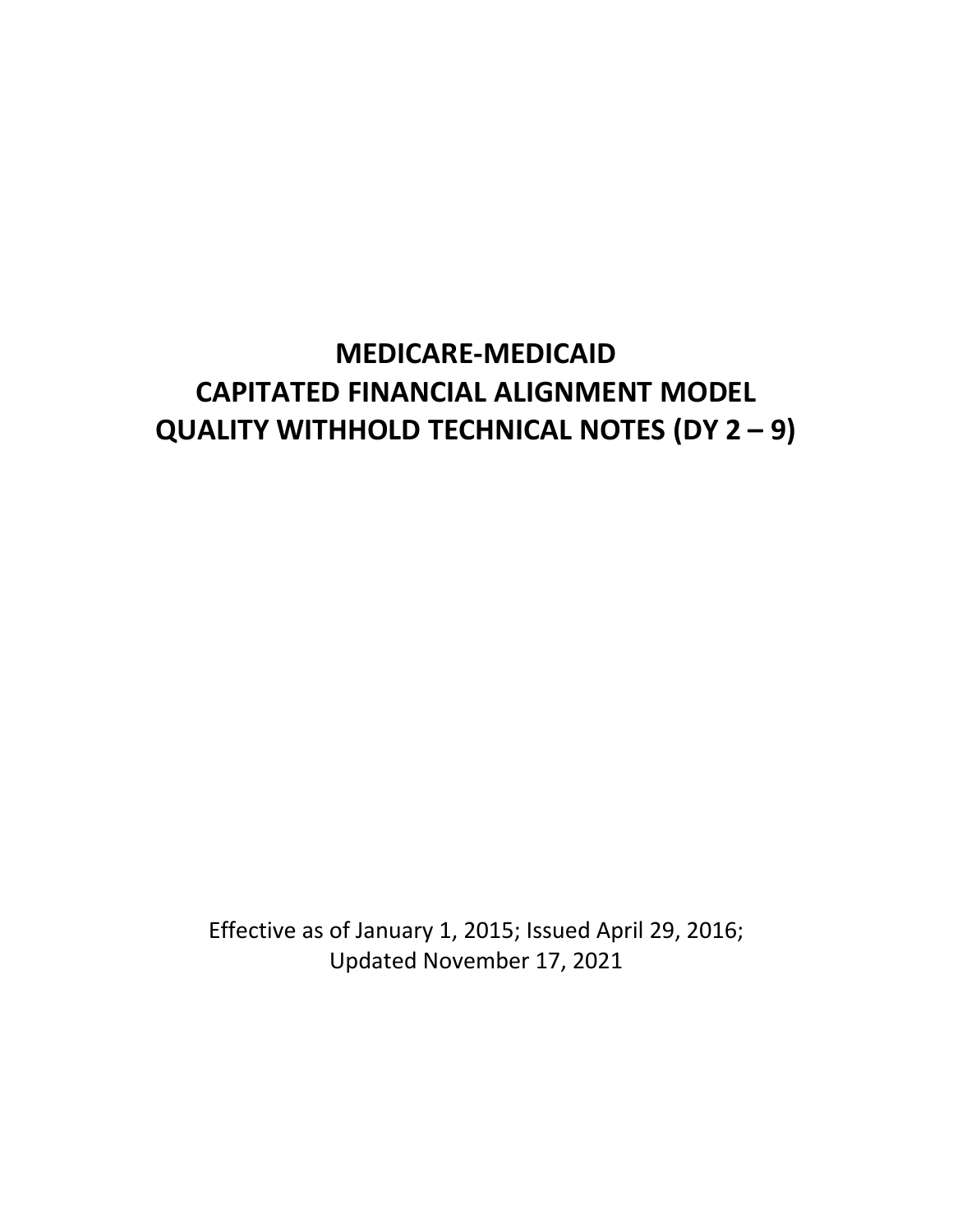## **Introduction**

The Medicare-Medicaid Financial Alignment Initiative seeks to better serve people who are dually eligible for Medicare and Medicaid by testing person-centered, integrated care models that provide a more easily navigable and seamless path to all Medicare and Medicaid services. In order to ensure that dually eligible individuals receive high quality care and to incent quality improvement (both primary goals of the overall Initiative as well as the capitated model), both Medicare and Medicaid withhold a percentage of their respective components of the capitation rate. The withheld amounts will be repaid retrospectively subject to participating Medicare-Medicaid Plan (MMP) performance consistent with established quality requirements that include a combination of certain CMS core quality withhold measures (across all demonstrations), as well as state-specific quality withhold measures. Note that this methodology and related measures are separate and distinct from those used to determine a plan's Star Rating under Medicare Advantage; MMPs are not eligible for Quality Bonus Payments under Medicare.

The purpose of this document is to provide MMPs with additional detail regarding the methodology for the quality withhold analysis associated with the CMS core and state-specific withhold measures in Demonstration Years (DY) 2 through 9. The quality withhold measures are a subset of a larger and more comprehensive set of quality and reporting requirements that MMPs must adhere to under the demonstrations—more detail on the broader set of CMS core and state-specific reporting requirements can be found on the [MMP](https://www.cms.gov/Medicare-Medicaid-Coordination/Medicare-and-Medicaid-Coordination/Medicare-Medicaid-Coordination-Office/FinancialAlignmentInitiative/MMPInformationandGuidance/MMPReportingRequirements.html)  [Reporting Requirements webpage.](https://www.cms.gov/Medicare-Medicaid-Coordination/Medicare-and-Medicaid-Coordination/Medicare-Medicaid-Coordination-Office/FinancialAlignmentInitiative/MMPInformationandGuidance/MMPReportingRequirements.html)

The overall methodology is described below and is applicable to both the CMS core and state-specific measures for DY 2 through 9. Details and benchmarks for CMS core measures are in Attachment A; these are applicable to all MMPs unless otherwise noted in state-specific attachments. Details and benchmarks regarding state-specific measures can also be found in the state-specific attachments.

Please note that the applicability and timing of DY 2 through 9 vary by state and are defined in each state's three-way contract and referenced in the state-specific attachments. Also note that the quality withhold analysis will be conducted separately for each DY (i.e., an MMP will be evaluated to determine whether it has met quality withhold requirements for each year and the withheld amounts will be repaid separately).

## **Methodology**

MMPs will receive a "met" or "not met" designation for each withhold measure. For DY 2 through 9, MMPs have two ways to earn a "met" designation for a particular CMS core measure:

- 1. If the MMP meets the established benchmark for the measure, or
- 2. If the MMP meets the established goal for closing the gap between its performance in the calendar year prior to the performance period and the established benchmark by a stipulated percentage.<sup>[1](#page-1-0)</sup>

If the MMP meets the established benchmark or the gap closure target, it will receive a "met" for that core measure. If the MMP does not meet the benchmark or the gap closure target, it will receive a "not met" for that core measure. For state-specific measures, states have the discretion to determine whether the gap closure target methodology applies. Refer to the state-specific attachments for more information.

Quality withhold payments will be determined based on the percentage of all withhold measures, including CMS core and state-specific measures, each MMP meets. All measures will be weighted equally, with no distinction made between measures that earned a "met" designation by meeting the benchmark and measures that earned a "met" designation by meeting the gap closure target. If one or more measures cannot be calculated for the MMP because of timing constraints or enrollment/denominator requirements

<span id="page-1-0"></span><sup>&</sup>lt;sup>1</sup> The gap closure target methodology does not apply to CMS core measures CW6 and CW13.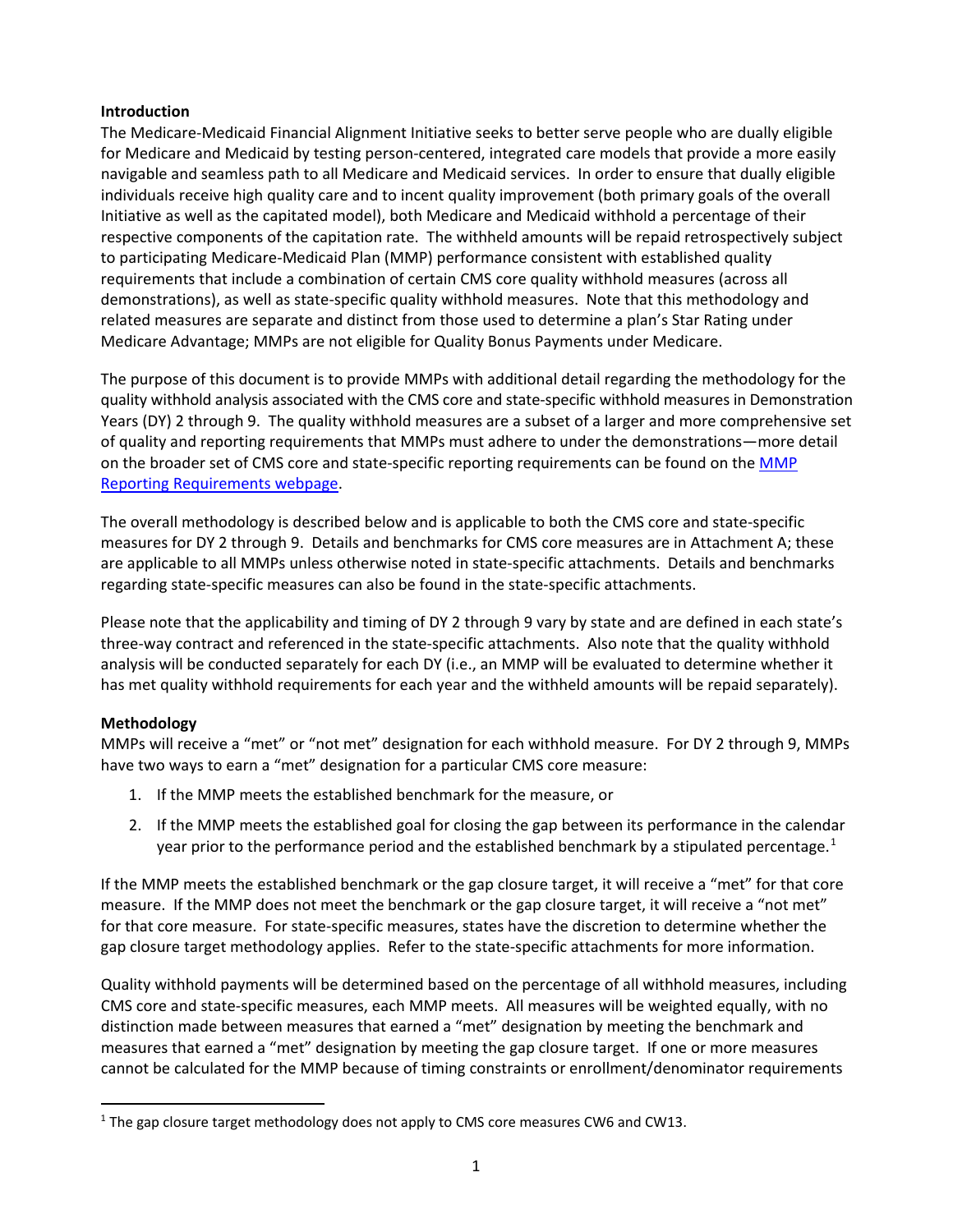(e.g., the reporting period does not fall during the applicable demonstration year, an MMP does not have sufficient enrollment to report the measure as detailed in the technical notes), it will be removed from the total number of withhold measures on which an MMP will be evaluated. In circumstances where the removal of measures results in fewer than three measures that are eligible for inclusion, alternative measures will be added to the quality withhold analysis (for more information, see the "Minimum Number of Measures" section on the following page).

| <b>Percent of Measures Met</b> | <b>Percent of Withhold MMP Receives</b> |
|--------------------------------|-----------------------------------------|
| $0-19%$                        | 0%                                      |
| 20-39%                         | 25%                                     |
| 40-59%                         | 50%                                     |
| 60-79%                         | 75%                                     |
| 80-100%                        | 100%                                    |

The amount of the quality withhold payment will be based on a tiered scale using the following bands:

#### **Benchmarks**

Benchmarks for individual measures are determined through an analysis of national or state-specific data depending upon the data available for each measure. In general, benchmarks for CMS core measures are established using national data such that all MMPs across demonstrations are held to a consistent level of performance. For state-specific measures, benchmarks are developed by states using state-specific data, as well as national data when available/appropriate.

Technical notes, including required benchmarks for DY 2 through 9, can be found i[n Attachment A](#page-5-0) for CMS core measures and in separate attachments for state-specific measures. For any DY, CMS may elect to adjust the benchmarks or other details included in Attachment A based on additional analysis or changes in specifications. Stakeholders will have the opportunity to comment on any substantive changes prior to finalization.

## **Gap Closure Targets**

As indicated on the previous page, MMPs also have the opportunity to meet a measure if the MMP closes the gap between its performance in the calendar year prior to the performance period and the benchmark by a stipulated improvement percentage. For most MMPs, a standard improvement percentage of 10 percent (10%) will be used when determining the gap closure target; however, CMS may adjust this percentage in exceptional circumstances.

The gap closure target for each measure will be set at as follows:

- 1. Calculate the difference between the MMP's performance rate in the prior calendar year and the established benchmark level;
- 2. Multiply the difference identified in Step 1 by the improvement percentage (e.g., 10%);
- 3. Add the result from Step 2 to the MMP's performance rate in the prior calendar year and round to one decimal place.

For example, if an MMP's performance rate in Calendar Year (CY) 2020 is 78.2 and the benchmark is 92, then the gap closure target for CY 2021 would be 79.6 (based on a 10% improvement percentage). In other words, the MMP would need to achieve a minimum rate of 79.6 in order to meet the measure for CY 2021.

When this calculation results in improvement of less than one percentage point, the gap closure target will instead be set at the MMP's performance rate in the prior calendar year plus one percentage point.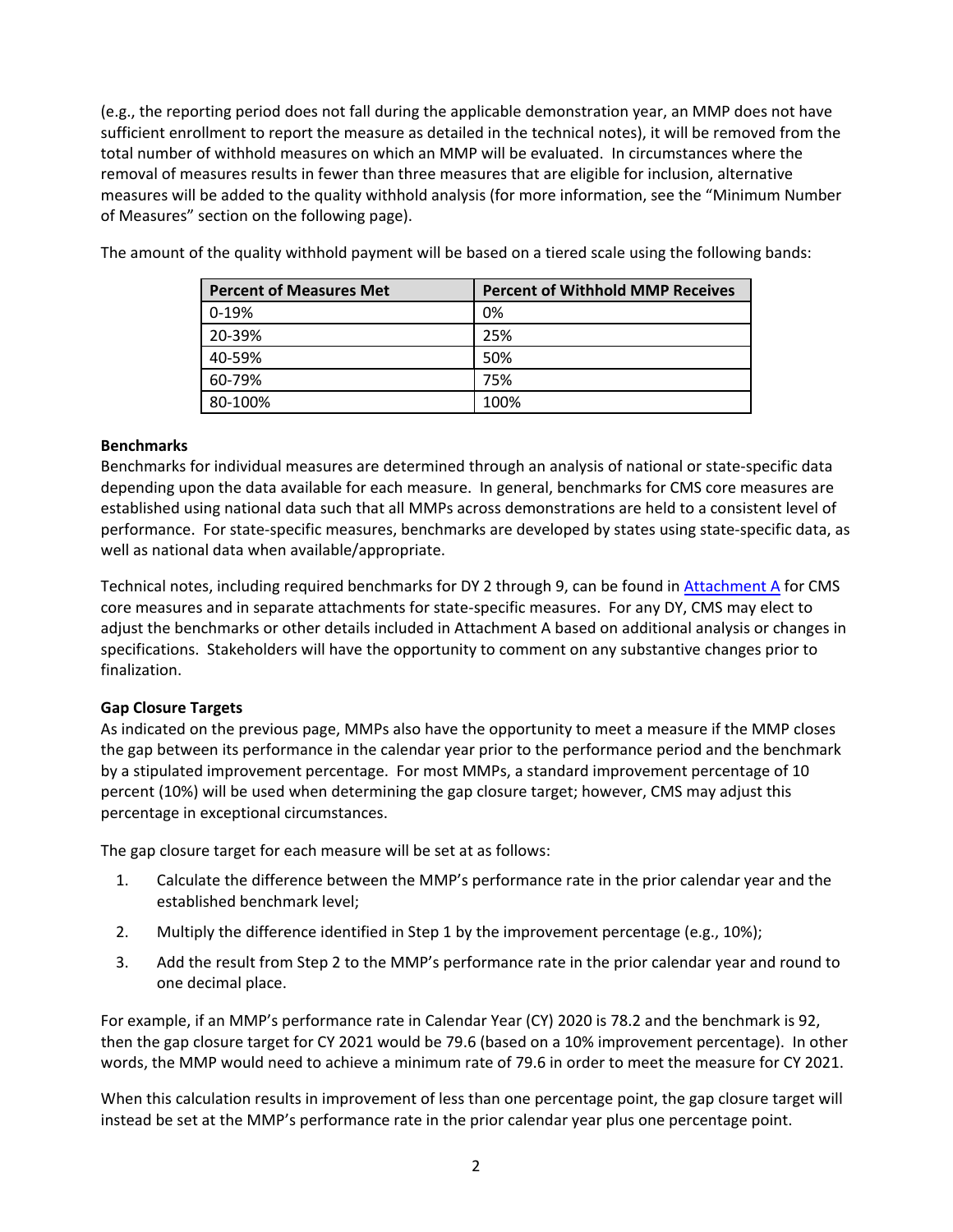If an MMP was unable to report a particular measure for the prior calendar year due to timing constraints or enrollment/denominator requirements, the gap closure target for that MMP will be set at the average gap closure target for other MMPs operating in the state. If an MMP failed to accurately report a measure for the prior calendar year without appropriate justification, then the MMP's performance for the current calendar year will be evaluated against the benchmark only. If the majority (i.e., more than 50 percent) of MMPs in a given state were unable to report a measure for the prior calendar year and the majority are able to report for the current calendar year, the gap closure target will not be used for that measure (i.e., all MMPs in the state will be evaluated against the benchmark only for the current calendar year). MMPs will be notified in writing of the applicability of the gap closure target for each measure included in the quality withhold analysis.

#### **Minimum Number of Measures**

As noted on the prior page, MMPs will be evaluated on no fewer than three quality withhold measures for each performance year. If an MMP is unable to report at least three quality withhold measures (either CMS core or state-specific) for a given year due to low enrollment or inability to meet other reporting criteria, alternative measures will be used in the quality withhold analysis. These alternative measures are aligned with measures that were previously included in the quality withhold analysis for DY 1. The alternative measures and corresponding benchmarks are listed i[n Attachment B.](#page-10-0)

#### **Measure Data Integrity**

The measure data used in the quality withhold analysis must be accurate and reliable. For HEDIS<sup>[2](#page-3-0)</sup> data, if the HEDIS audit results in a designation of "NR" (Not Reported) or "BR" (Biased Rate), the MMP will automatically receive a "not met" designation for the applicable measure(s). For CAHPS<sup>[3](#page-3-1)</sup> data, if an approved CAHPS vendor does not submit the MMP's data by the submission deadline, the MMP will automatically receive a "not met" designation for the applicable measure(s).

Note that MMPs may also be required to participate in performance measure validation for other CMS core or state-specific quality withhold measures. If issues are identified that impact the accuracy of the data reported by the MMP, CMS and the state may request that the MMP resubmit the measure and/or determine that the MMP did not meet the measure for purposes of the quality withhold analysis. Additional information regarding performance measure validation will be provided separately. Note that any such validation would only apply to measures that do not already have a data accuracy process incorporated into the reporting protocol (e.g., HEDIS and CAHPS measures would not be subject to this additional validation).

## **Rounding Rules for Measure Scores**

For measures that are subject to the gap closure methodology, scores are generally rounded to one decimal place. For measures that are not subject to the gap closure methodology, scores are generally rounded to a whole number (i.e., no decimal place). These rules apply unless a measure's benchmark indicates a different level of precision, in which case scores are rounded to the same level of precision as the benchmark (e.g., CMS core measure CW6 is rounded to two decimal places).

In all cases, measure scores are rounded using standard "round to nearest" rules consistent with the approach in Medicare Part C and D Star Ratings. To obtain a value to the specified level of precision, the single digit following the level of precision will be rounded. If the digit to be rounded is 0, 1, 2, 3 or 4, the

<span id="page-3-0"></span><sup>&</sup>lt;sup>2</sup> Healthcare Effectiveness Data and Information Set (HEDIS)<sup>®</sup> is a registered trademark of the National Committee for Quality Assurance (NCQA).

<span id="page-3-1"></span><sup>&</sup>lt;sup>3</sup> Consumer Assessment of Healthcare Providers and Systems (CAHPS)<sup>®</sup> is a registered trademark of the Agency for Healthcare Research and Quality (AHRQ).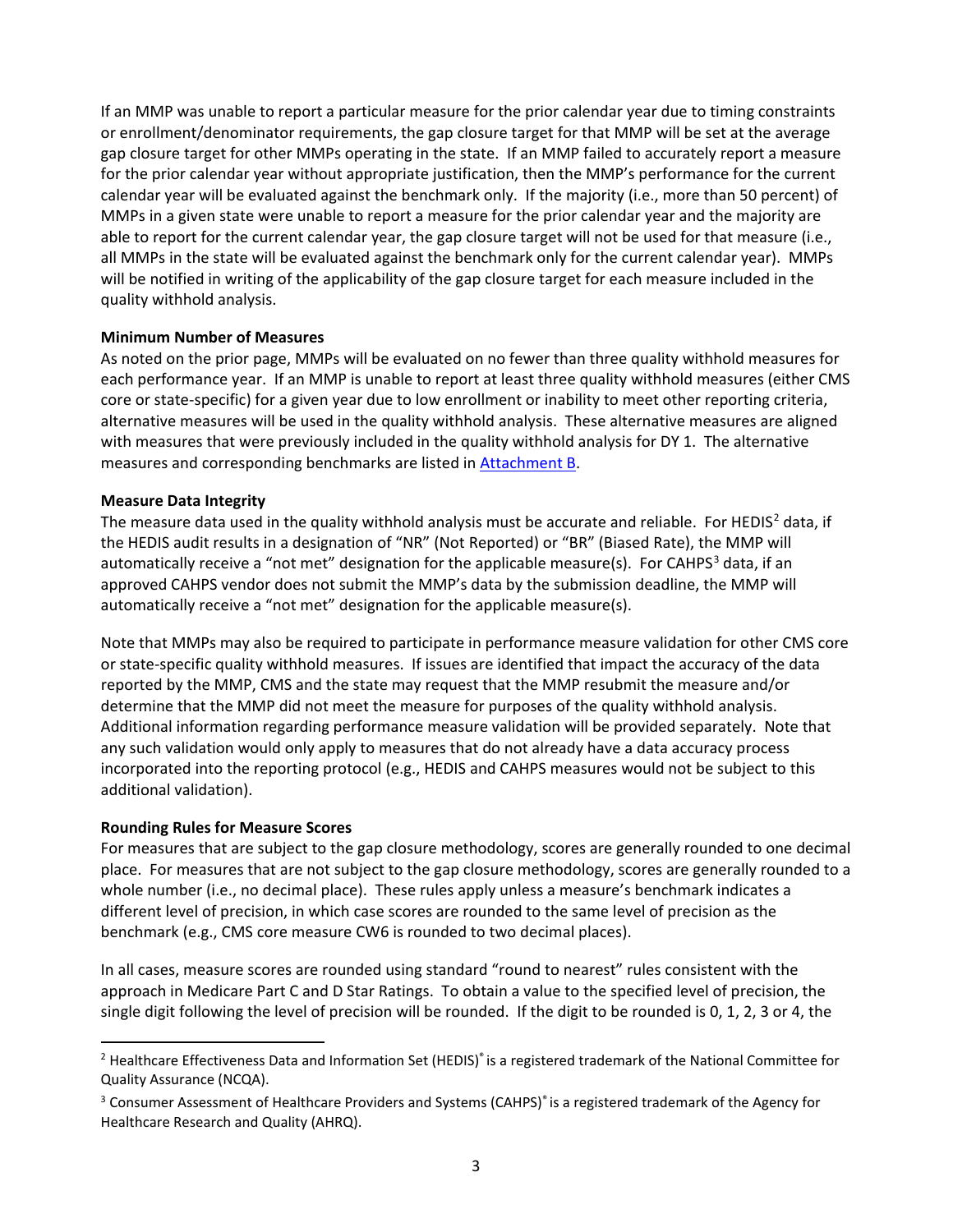value is rounded down, with no adjustment to the preceding digit. If the digit to be rounded is 5, 6, 7, 8 or 9, the value is rounded up, and a value of one is added to the preceding digit. For example, a gap closure measure that has a value of 83.449 rounds down to 83.4, while a gap closure measure that has a value of 83.451 rounds up to 83.5.

#### **Adjustment for Extreme and Uncontrollable Circumstances**

For MMPs that are affected by extreme and uncontrollable circumstances, such as major natural disasters, CMS and the state will remit the full quality withhold payment for the year in which the extreme and uncontrollable circumstance occurred, provided that the MMP fully reports all applicable quality withhold measures. Affected MMPs will continue to be evaluated on the quality withhold measures for informational purposes as appropriate; however, the affected MMPs will receive the full withheld amount irrespective of measure performance.

Affected MMPs will be identified according to the methodology utilized for Medicare Part C and D Star Ratings for the applicable measurement year, as articulated in the Medicare Part C and D Star Ratings Technical Notes and codified at 42 CFR §§ 422.166(i) and 423.186(i). Note that we will use 25 percent (25%) for the minimum percentage of members that must reside in a Federal Emergency Management Agency (FEMA)-designated Individual Assistance area at the time of the extreme and uncontrollable circumstance.

## **Accommodating Reporting Changes for CY 2019**

Due to impacts from the Coronavirus Disease 2019 (COVID-19) public health emergency, MMPs were not required to submit HEDIS 2020 data covering the 2019 measurement year. To account for this change, MMPs automatically received a "met" designation for the unreported HEDIS measures included in the CY 2019 quality withhold analysis.<sup>[4](#page-4-0)</sup> For all other CY 2019 measures that were reportable, we evaluated MMPs on their performance per usual (i.e., we compared MMP performance rates to benchmarks and gap closure targets as applicable in order to determine if the MMP met the minimum performance threshold for the measure).

<span id="page-4-0"></span> <sup>4</sup> For Michigan MMPs, two additional state-specific quality withhold measures were also deemed unreportable. Michigan MMPs automatically received a "met" designation for those measures as well.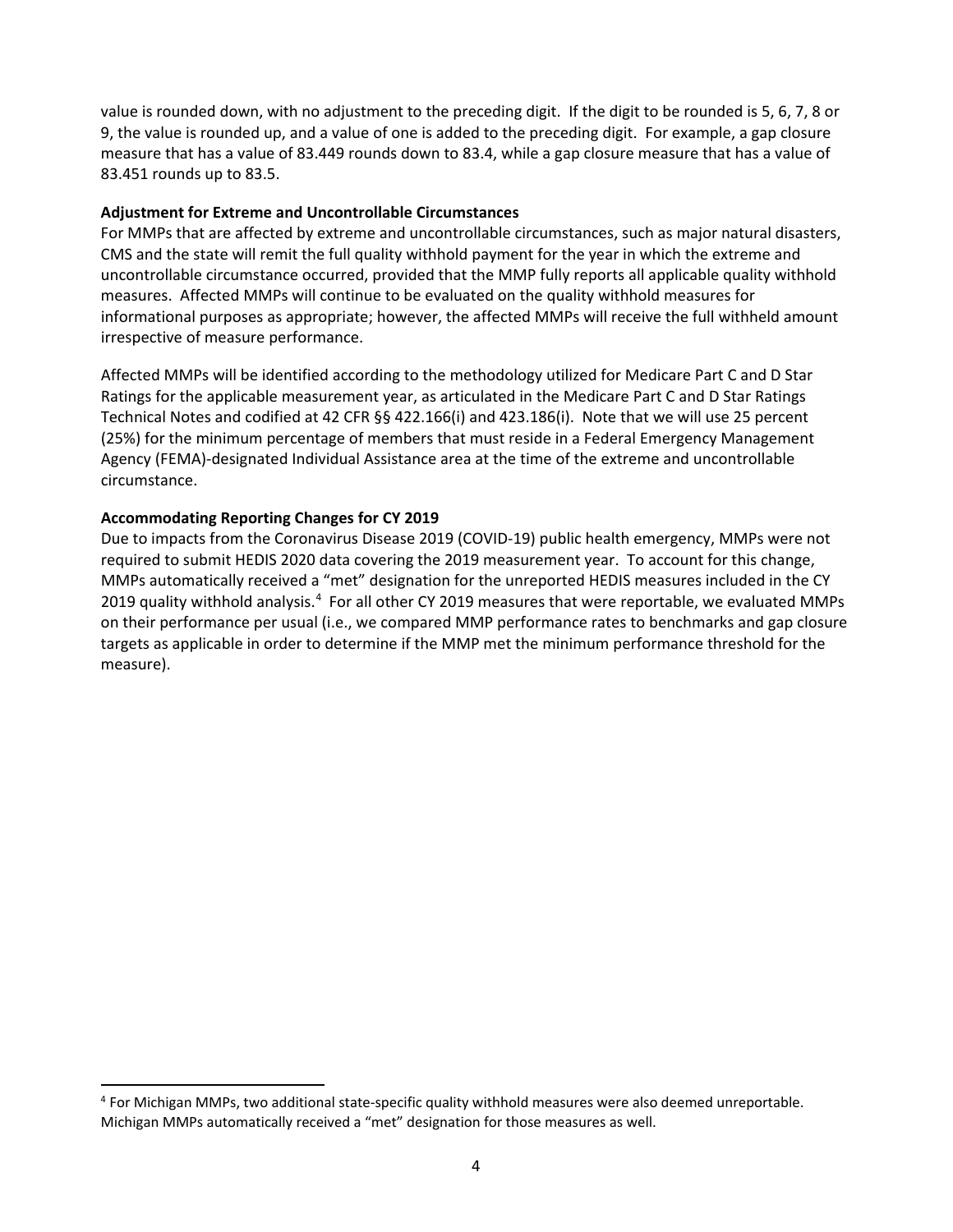## **Attachment A CMS Core Withhold Measure Technical Notes: Demonstration Years 2 through 9**

## <span id="page-5-0"></span>**Measure: CW6 – Plan All-Cause Readmissions**

| Description:                     | The ratio of the plan's observed readmission rate to the plan's expected<br>readmission rate. The readmission rate is based on the percent of plan<br>members discharged from a hospital stay who were readmitted to a hospital<br>within 30 days, either for the same condition as their recent hospital stay or<br>for a different reason. |  |
|----------------------------------|----------------------------------------------------------------------------------------------------------------------------------------------------------------------------------------------------------------------------------------------------------------------------------------------------------------------------------------------|--|
| Measure Steward/<br>Data Source: | NCQA/HEDIS (MMPs should follow the version of the HEDIS Technical<br>Specifications that is referenced in the HEDIS Reporting Requirements HPMS<br>memorandum issued for the relevant reporting year)                                                                                                                                        |  |
| <b>HEDIS Label:</b>              | Plan All-Cause Readmissions (PCR)                                                                                                                                                                                                                                                                                                            |  |
| NQF#:                            | 1768                                                                                                                                                                                                                                                                                                                                         |  |
| <b>Applicable Years:</b>         | DY 2 through 9                                                                                                                                                                                                                                                                                                                               |  |
| <b>Utilizes Gap Closure:</b>     | No                                                                                                                                                                                                                                                                                                                                           |  |
| Benchmark:                       | 1.00                                                                                                                                                                                                                                                                                                                                         |  |
| Notes:                           | The analysis for this measure is based on the MMP's observed-to-expected<br>(O/E) ratio, which compares the actual readmission rate to the readmission<br>rate that the MMP is expected to have given its case mix. The observed rate<br>and expected rate are calculated as follows:                                                        |  |
|                                  | 1. The observed readmission rate equals the sum of the count of 30-day<br>readmissions across all age bands divided by the sum of the count of<br>index stays across all age bands.                                                                                                                                                          |  |
|                                  | The expected readmission rate equals the sum of the expected<br>2.<br>readmissions rates across all age bands, weighted by the percentage<br>of index stays in each age band.                                                                                                                                                                |  |
|                                  | See Attachment C for more information about the full calculation. Note that<br>a lower O/E ratio is better (i.e., the MMP's O/E ratio must be less than or<br>equal to the benchmark to receive a "met" designation).                                                                                                                        |  |
|                                  | This measure will be removed from the quality withhold analysis if the MMP<br>has fewer than 1,000 enrollees as of July of the measurement year. It will<br>also be removed if the MMP's total number of index stays is 150 or fewer.                                                                                                        |  |

## **Measure: CW7 – Annual Flu Vaccine**

| Description:        | Percent of plan members who got a vaccine (flu shot). |  |
|---------------------|-------------------------------------------------------|--|
| Measure Steward/    |                                                       |  |
| Data Source:        | <b>CAHPS (Medicare CAHPS - Current Version)</b>       |  |
| NQF#:               | N/A                                                   |  |
| Minimum Enrollment: | 600                                                   |  |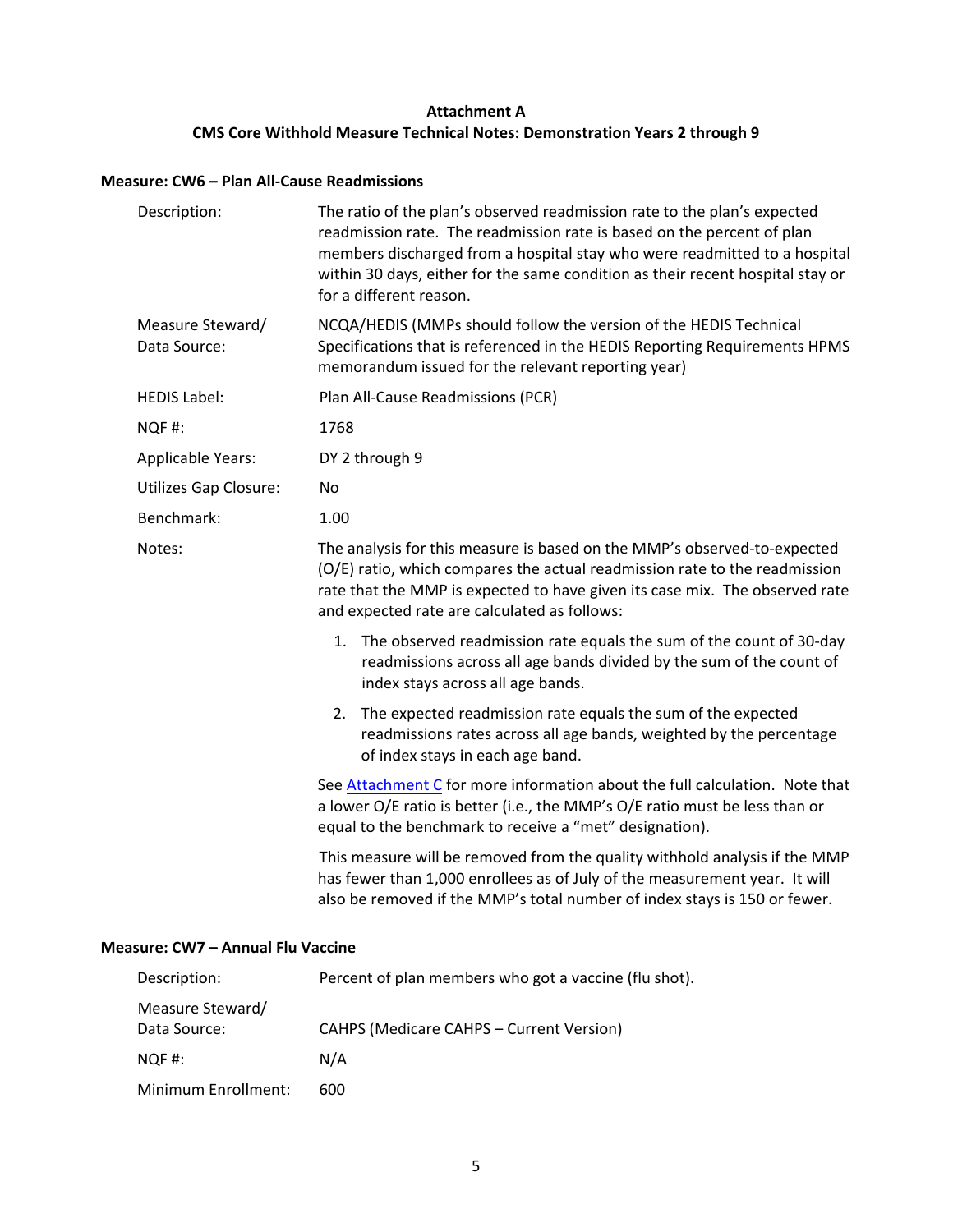| <b>Continuous Enrollment</b><br>Requirement: | Yes, 6 months                                                                                                                                                                                      |
|----------------------------------------------|----------------------------------------------------------------------------------------------------------------------------------------------------------------------------------------------------|
| <b>Applicable Years:</b>                     | DY 2 through 9                                                                                                                                                                                     |
| <b>Utilizes Gap Closure:</b>                 | Yes <sup>5</sup>                                                                                                                                                                                   |
| Benchmark:                                   | 69%                                                                                                                                                                                                |
| Notes:                                       | If an MMP's score for this measure has very low reliability (as defined by<br>CMS and its contractor in the MMP CAHPS report), this measure will be<br>removed from the quality withhold analysis. |

#### **Measure: CW8 – Follow-Up After Hospitalization for Mental Illness**

| Description:                     | Percent of discharges for plan members 6 years of age and older who were<br>hospitalized for treatment of selected mental illness or intentional self-harm<br>diagnoses and who had a follow-up visit with a mental health provider<br>within 30 days after discharge.                                       |
|----------------------------------|--------------------------------------------------------------------------------------------------------------------------------------------------------------------------------------------------------------------------------------------------------------------------------------------------------------|
| Measure Steward/<br>Data Source: | NCQA/HEDIS (MMPs should follow the version of the HEDIS Technical<br>Specifications that is referenced in the HEDIS Reporting Requirements HPMS<br>memorandum issued for the relevant reporting year)                                                                                                        |
| <b>HEDIS Label:</b>              | Follow-Up After Hospitalization for Mental Illness (FUH)                                                                                                                                                                                                                                                     |
| NQF#:                            | 0576                                                                                                                                                                                                                                                                                                         |
| <b>Applicable Years:</b>         | DY 2 through 9                                                                                                                                                                                                                                                                                               |
| <b>Utilizes Gap Closure:</b>     | <b>Yes</b>                                                                                                                                                                                                                                                                                                   |
| Benchmark:                       | 56%                                                                                                                                                                                                                                                                                                          |
| Notes:                           | This measure will be removed from the quality withhold analysis if the MMP<br>has fewer than 1,000 enrollees as of July of the measurement year. It will<br>also be removed if the MMP's HEDIS audit designation is "NA", which<br>indicates that the denominator is too small (<30) to report a valid rate. |

#### **Measure: CW9 – Screening for Clinical Depression and Follow-Up Care**

| Description:             | Percent of plan members ages 18 years and older screened for clinical<br>depression using a standardized tool and follow-up plan documented. |
|--------------------------|----------------------------------------------------------------------------------------------------------------------------------------------|
| Metric:                  | Measure 6.1 of the Medicare-Medicaid Capitated Financial Alignment Model<br><b>Reporting Requirements</b>                                    |
| Measure Steward/         |                                                                                                                                              |
| Data Source:             | CMS-defined process measure                                                                                                                  |
| $NOF$ #:                 | Modified from 0418                                                                                                                           |
| <b>Applicable Years:</b> | N/A                                                                                                                                          |

<span id="page-6-0"></span><sup>&</sup>lt;sup>5</sup> Due to the COVID-19 public health emergency, MMPs did not submit 2020 CAHPS survey data. Consequently, for the CY 2021 quality withhold analysis, gap closure targets for the Annual Flu Vaccine measure will be calculated using measure scores from CY 2019 as the "prior calendar year."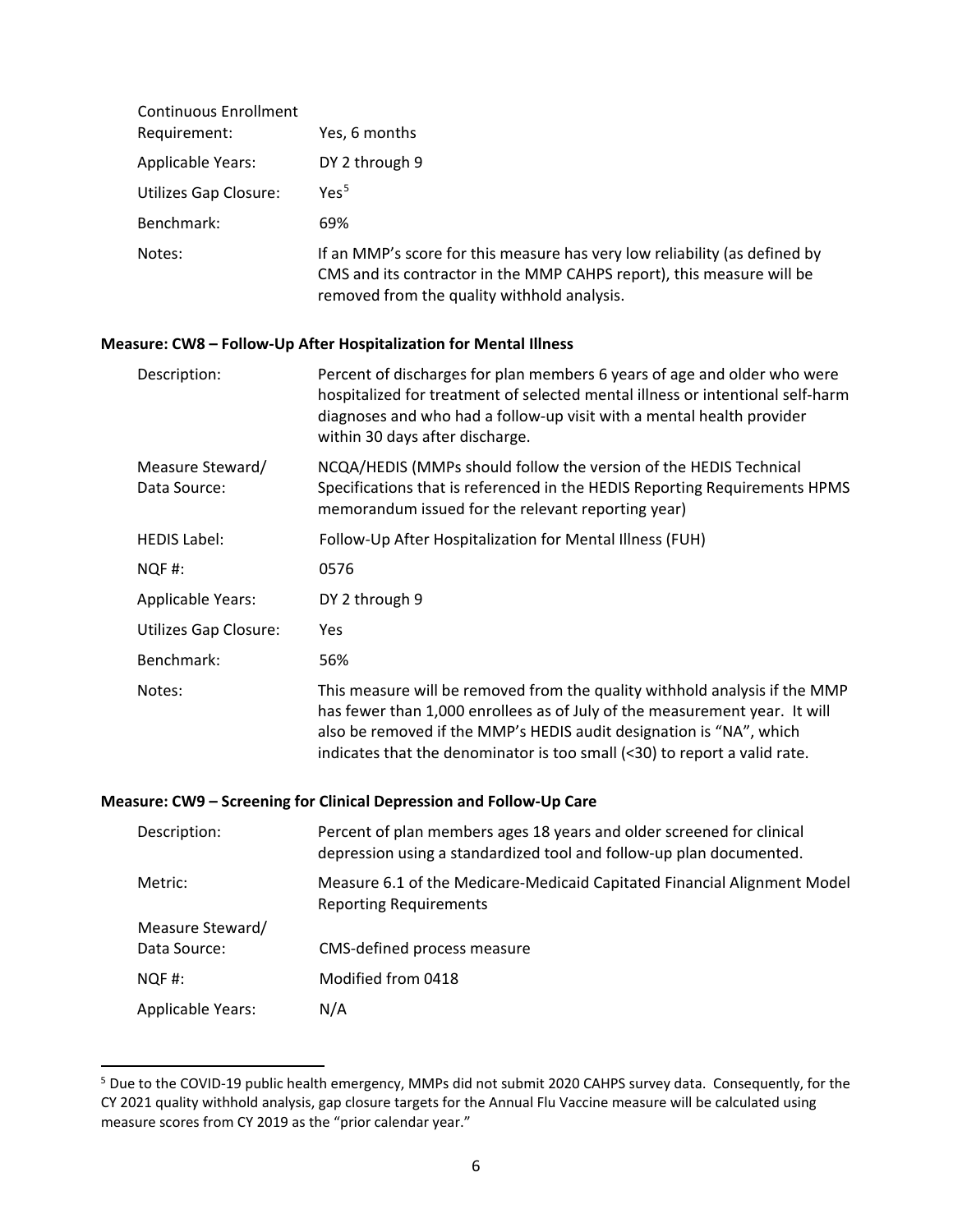| Utilizes Gap Closure: | N/A                                                                                               |
|-----------------------|---------------------------------------------------------------------------------------------------|
| Benchmark:            | N/A                                                                                               |
| Notes:                | This measure was retired, and therefore will not be included in the quality<br>withhold analysis. |

## **Measure: CW10 – Reducing the Risk of Falling**

| Description:                     | Percent of plan members with a problem falling, walking or balancing who<br>discussed it with their doctor and received a recommendation for how to<br>prevent falls during the year.                                                                                      |
|----------------------------------|----------------------------------------------------------------------------------------------------------------------------------------------------------------------------------------------------------------------------------------------------------------------------|
| Measure Steward/<br>Data Source: | NCQA/HEDIS (Collected in HOS - MMPs should follow the NCQA HEDIS<br>Specifications for the Medicare Health Outcomes Survey for the relevant<br>reporting year)                                                                                                             |
| <b>HEDIS Label:</b>              | Fall Risk Management (FRM)                                                                                                                                                                                                                                                 |
| NQF#:                            | N/A                                                                                                                                                                                                                                                                        |
| <b>Applicable Years:</b>         | N/A                                                                                                                                                                                                                                                                        |
| <b>Utilizes Gap Closure:</b>     | N/A                                                                                                                                                                                                                                                                        |
| Benchmark:                       | N/A                                                                                                                                                                                                                                                                        |
| Notes:                           | As noted in the CY 2018 Medicare Advantage Call Letter, NCQA made<br>changes to this measure that require revisions to the underlying survey<br>questions in HOS. As a result, this measure will not be included in the<br>quality withhold analysis until further notice. |

## **Measure: CW11 – Controlling Blood Pressure**

| Description:                     | Percent of plan members 18-85 years of age who had a diagnosis of<br>hypertension and whose blood pressure was adequately controlled<br>(<140/90 mm Hg) during the measurement year.                  |
|----------------------------------|-------------------------------------------------------------------------------------------------------------------------------------------------------------------------------------------------------|
| Measure Steward/<br>Data Source: | NCQA/HEDIS (MMPs should follow the version of the HEDIS Technical<br>Specifications that is referenced in the HEDIS Reporting Requirements HPMS<br>memorandum issued for the relevant reporting year) |
| <b>HEDIS Label:</b>              | Controlling High Blood Pressure (CBP)                                                                                                                                                                 |
| NQF#:                            | 0018                                                                                                                                                                                                  |
| Applicable Years:                | DY 2 through 9, excluding CY 2018 and CY 2019 <sup>6</sup>                                                                                                                                            |
| <b>Utilizes Gap Closure:</b>     | Yes.                                                                                                                                                                                                  |
| Benchmarks:                      | CY 2015 through CY 2017: 56%<br>CY 2018 and CY 2019: N/A<br>CY 2020 and Beyond: 71%                                                                                                                   |

<span id="page-7-0"></span> <sup>6</sup> As noted, this measure was suspended for CY 2018 and CY 2019, which align with different demonstration years depending on the start date of each demonstration.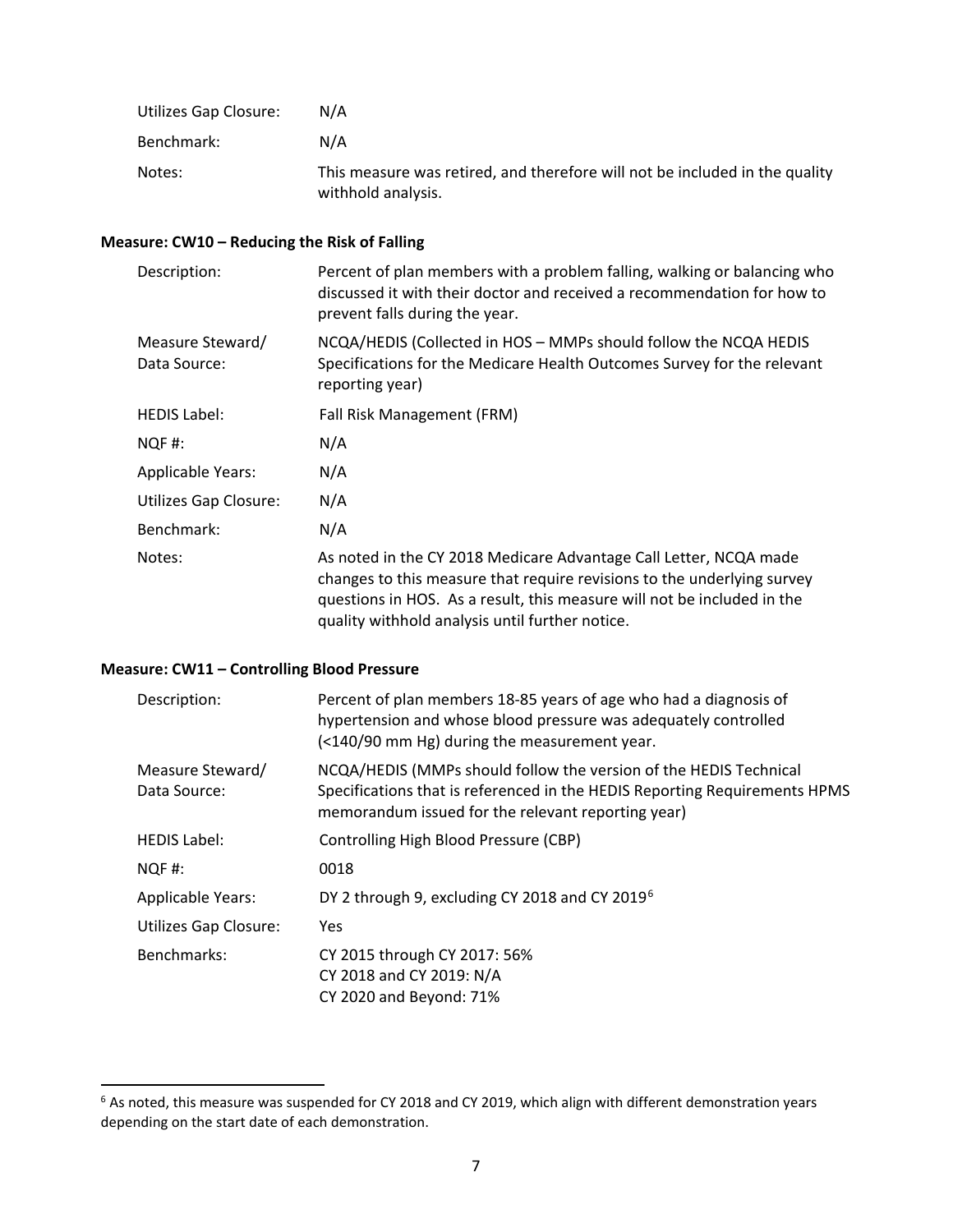| Notes: | Due to significant changes to the measure specifications as of the CY 2018<br>measurement year, this measure was suspended from the CY 2018 and CY<br>2019 quality withhold analyses. It was reinstated as of CY 2020.                                                                                                                         |
|--------|------------------------------------------------------------------------------------------------------------------------------------------------------------------------------------------------------------------------------------------------------------------------------------------------------------------------------------------------|
|        | For years in which this measure applies, it will be removed from the quality<br>withhold analysis if the MMP has fewer than 1,000 enrollees as of July of the<br>measurement year. It will also be removed if the MMP's HEDIS audit<br>designation is "NA", which indicates that the denominator is too small (<30)<br>to report a valid rate. |

## **Measure: CW12 – Medication Adherence for Diabetes Medications**

| Description:                     | Percent of plan members with a prescription for diabetes medication who<br>fill their prescription often enough to cover 80% or more of the time they<br>are supposed to be taking the medication. |
|----------------------------------|----------------------------------------------------------------------------------------------------------------------------------------------------------------------------------------------------|
| Measure Steward/<br>Data Source: | CMS Prescription Drug Event (PDE) Data (This measure will be calculated<br>according to the Medicare Part C & D Star Ratings Technical Notes for the<br>relevant reporting year)                   |
| NQF#:                            | 0541                                                                                                                                                                                               |
| <b>Applicable Years:</b>         | DY 2 through 9                                                                                                                                                                                     |
| <b>Utilizes Gap Closure:</b>     | Yes.                                                                                                                                                                                               |
| Benchmarks:                      | CY 2015 through CY 2019: 73%<br>CY 2020 and Beyond: 80%                                                                                                                                            |
| Notes:                           | This measure will be removed from the quality withhold analysis if the MMP<br>has 30 or fewer enrolled member-years in the denominator.                                                            |

#### **Measure: CW13 – Encounter Data**

| Description: |                        | Encounter data for all services covered under the demonstration, with the<br>exception of Prescription Drug Event (PDE) data, submitted in compliance<br>with demonstration requirements.                                     |  |  |  |
|--------------|------------------------|-------------------------------------------------------------------------------------------------------------------------------------------------------------------------------------------------------------------------------|--|--|--|
| Metric:      | section below):        | MMPs will be required to submit encounter data at the frequency specified<br>according to the following tiered scale (as determined by the number of<br>enrollees per Contract ID), with the exception of PDE data (see Notes |  |  |  |
|              | <b>Plan Enrollment</b> | <b>Data Submission</b>                                                                                                                                                                                                        |  |  |  |
|              | Greater than 100,000   | Weekly                                                                                                                                                                                                                        |  |  |  |

| <b>Plan Enrollment</b> | <b>Data Submission</b> |
|------------------------|------------------------|
| Greater than 100,000   | Weekly                 |
| 50,000-100,000         | Bi-Weekly              |
| Less than 50,000       | Monthly                |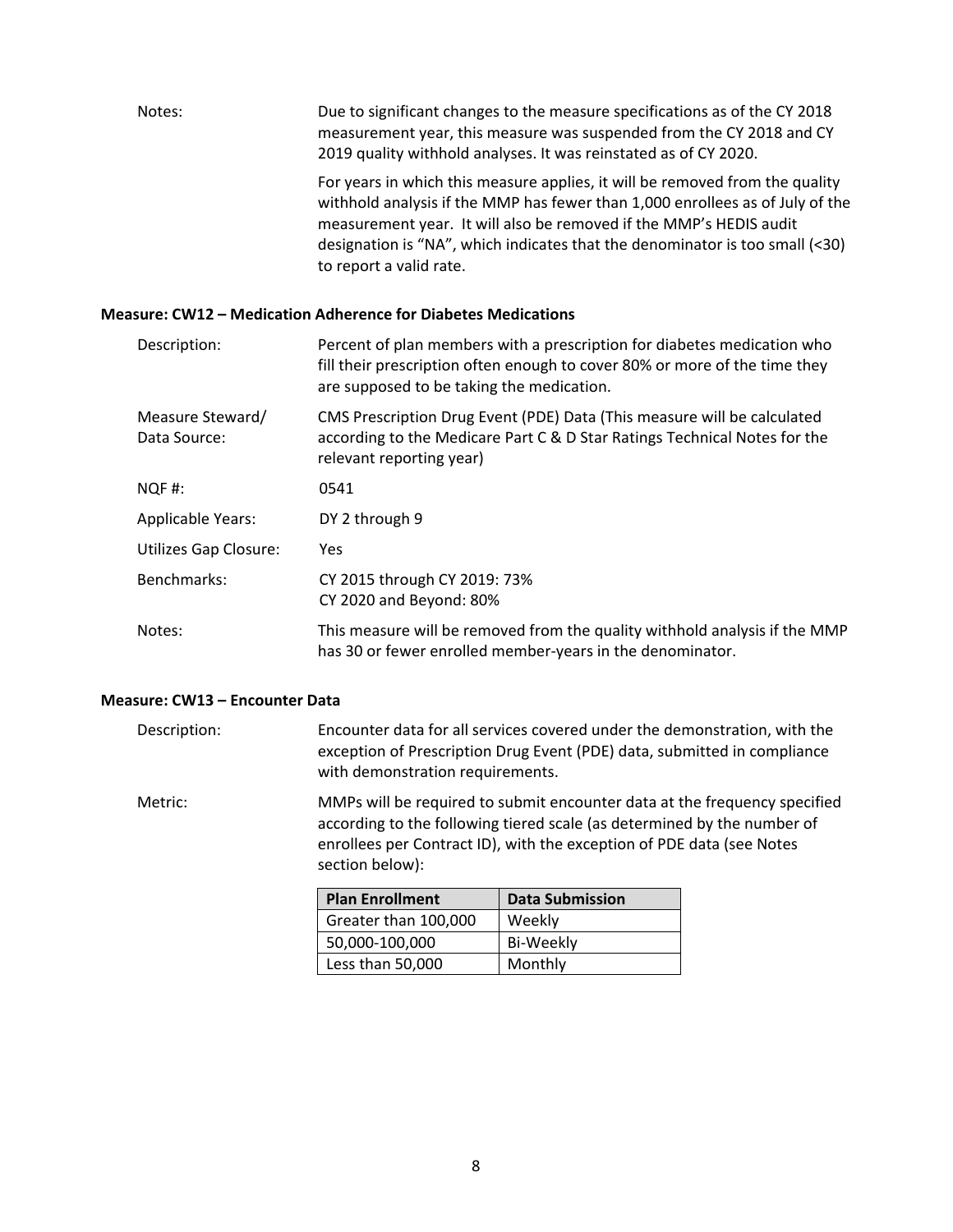Additional criteria:

- Frequency: All requisite encounter files must be submitted at least monthly, consistent with the above schedule.<sup>[7](#page-9-0)</sup>
- Timeliness: All encounters must be submitted within 180 days of the ending date of service.<sup>[8](#page-9-1)</sup>

| Measure Steward/             |                                                                                                                                                                                                                                                                                                                                                                                                                                                       |  |  |
|------------------------------|-------------------------------------------------------------------------------------------------------------------------------------------------------------------------------------------------------------------------------------------------------------------------------------------------------------------------------------------------------------------------------------------------------------------------------------------------------|--|--|
| Data Source:                 | <b>MMP Encounter Data</b>                                                                                                                                                                                                                                                                                                                                                                                                                             |  |  |
| NQF#:                        | N/A                                                                                                                                                                                                                                                                                                                                                                                                                                                   |  |  |
| <b>Applicable Years:</b>     | DY 2 through 9                                                                                                                                                                                                                                                                                                                                                                                                                                        |  |  |
| <b>Utilizes Gap Closure:</b> | No                                                                                                                                                                                                                                                                                                                                                                                                                                                    |  |  |
| Benchmark:                   | 80% of encounters are submitted according to the frequency and timeliness<br>criteria identified above, unless otherwise specified in the three-way<br>contract and state-specific attachment.                                                                                                                                                                                                                                                        |  |  |
| Notes:                       | This metric excludes PDE data. MMPs are responsible for following existing<br>PDE submission requirements.                                                                                                                                                                                                                                                                                                                                            |  |  |
|                              | The frequency component is calculated by dividing the total number of<br>requisite files submitted by the total number of requisite files expected<br>during the calendar year. The timeliness component is calculated by<br>dividing the total number of encounters submitted within 180 days by the<br>total number of encounters submitted during the calendar year. The final<br>score is the average of the frequency and timeliness components. |  |  |
|                              | If the submission standards cited in an MMP's three-way contract are more<br>stringent than those described in the schedule/criteria above, MMPs will be<br>required to adhere to their contract's standards. This will be noted in the<br>state specific attachments, if applicable.                                                                                                                                                                 |  |  |

<span id="page-9-0"></span> $7$  On at least a monthly basis, MMPs are required to submit all applicable encounter files, including Medicare Professional, Medicaid Professional, Medicare Institutional, Medicaid Institutional, Medicare DME, Medicaid DME, Medicaid NCPDP, and (if covered) Medicaid Dental. However, for purposes of the quality withhold analysis, CMS may elect to narrow the frequency component to a subset of the files (e.g., Medicare Professional, Medicaid Professional, Medicare Institutional, and Medicaid Institutional). In such cases, the timeliness component (i.e., submission within 180 days of the date of service) will continue to apply to all encounters, irrespective of the file type.

<span id="page-9-1"></span><sup>&</sup>lt;sup>8</sup> As communicated in the March 25, 2016 HPMS memo titled "Completing Submission of CY 2014-15 Encounter Data by Medicare-Medicaid Plans (MMPs)," the CY 2016 encounter analysis did not include the 180-day timeliness requirement for submission of encounters with dates of service on or before September 30, 2015. This modification impacted the DY 1, DY 2, or DY 3 encounter analysis depending on the start date of each demonstration.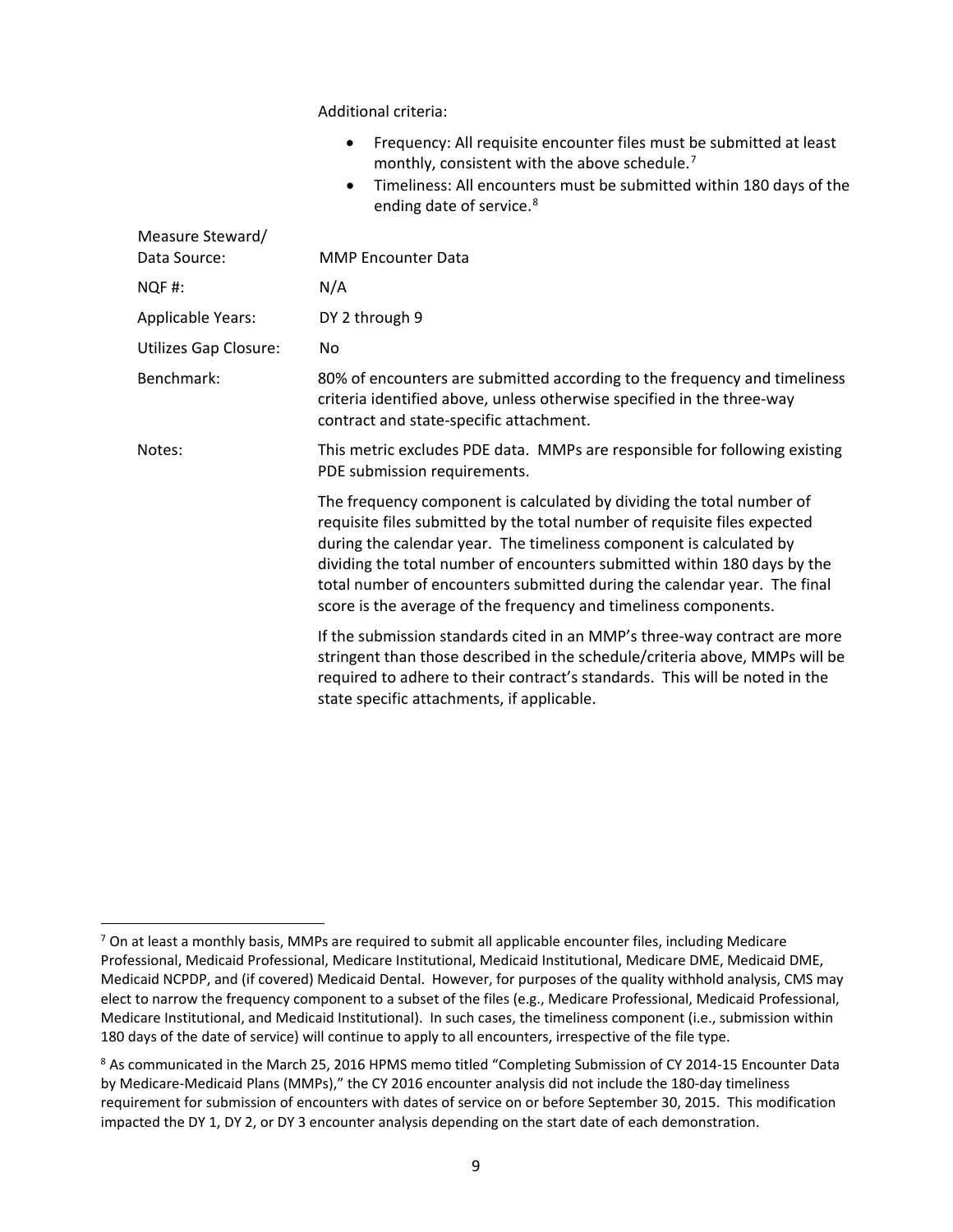## **Attachment B Alternative Withhold Measure Technical Notes: Demonstration Years 2 through 9**

<span id="page-10-0"></span>The following measures will be included in the quality withhold analysis only if an MMP is unable to report at least three of the standard quality withhold measures (either CMS core or state-specific) for a given year. The alternative measures will be added to the analysis in the order in which they are listed below (unless low enrollment prevents reporting of the alternative measure). If a third alternative measure is required, it will be selected by CMS and the state from a DY 1 state-specific quality withhold measure and communicated to the MMPs in separate guidance.

| Description:                 | Percent of plan members who received a reassessment within 365 days of<br>the most recent assessment completed.                               |  |  |
|------------------------------|-----------------------------------------------------------------------------------------------------------------------------------------------|--|--|
| Metric:                      | Measure 2.3 of the Medicare-Medicaid Capitated Financial Alignment Model<br><b>Reporting Requirements</b>                                     |  |  |
| Measure Steward/             |                                                                                                                                               |  |  |
| Data Source:                 | CMS-defined process measure                                                                                                                   |  |  |
| NQF#:                        | N/A                                                                                                                                           |  |  |
| <b>Applicable Years:</b>     | Varies by MMP                                                                                                                                 |  |  |
| <b>Utilizes Gap Closure:</b> | Yes.                                                                                                                                          |  |  |
| Benchmark:                   | 65%                                                                                                                                           |  |  |
| Notes:                       | For quality withhold purposes, this measure will be calculated as follows:                                                                    |  |  |
|                              | Denominator: Total number of members who had an assessment completed<br>during the previous reporting period (Data Element B).                |  |  |
|                              | Numerator: Total number of members with a reassessment completed<br>within 365 days of the most recent assessment completed (Data Element D). |  |  |
|                              |                                                                                                                                               |  |  |

## **Measure: AW1 – Annual Reassessment**

## **Measure: AW2 – Consumer Governance Board**

| Description:                     | Establishment of a consumer advisory board or inclusion of consumers on a<br>governance board consistent with contract requirements. |  |
|----------------------------------|--------------------------------------------------------------------------------------------------------------------------------------|--|
| Metric:                          | Measure 5.3 of the Medicare-Medicaid Capitated Financial Alignment Model<br><b>Reporting Requirements</b>                            |  |
| Measure Steward/<br>Data Source: | CMS-defined process measure                                                                                                          |  |
| $NOF$ #:                         | N/A                                                                                                                                  |  |
| <b>Applicable Years:</b>         | Varies by MMP                                                                                                                        |  |
| <b>Utilizes Gap Closure:</b>     | No                                                                                                                                   |  |
| Benchmark:                       | 100% compliance                                                                                                                      |  |